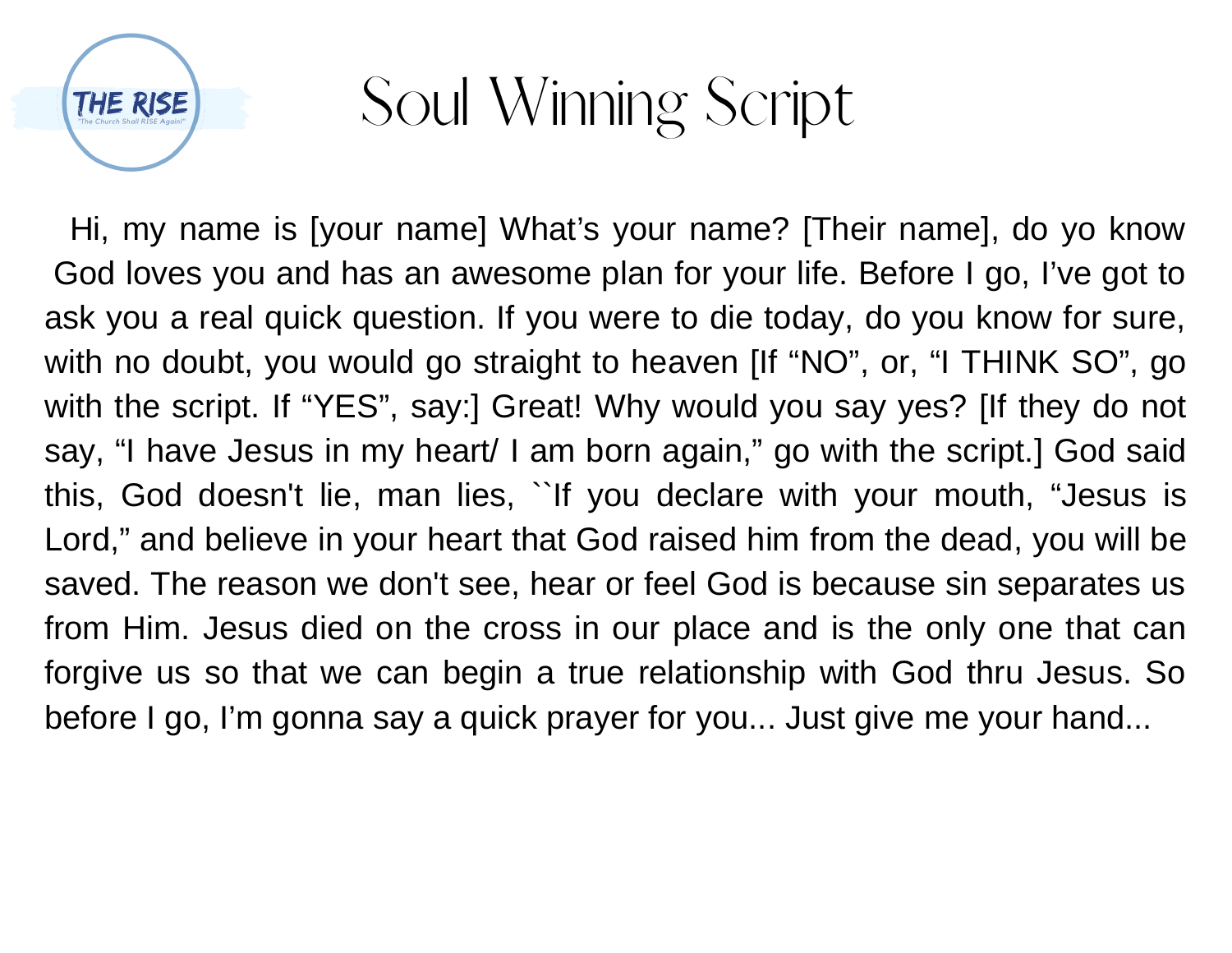

## Soul Winning Prayer

Lord we lift up [their name] and his/her family that you may bless them with prosperity, spiritually, mentally, physically and financially. If they have not had a true encounter with you, may that process begin right now. [Their name], if you would like to receive this free gift, Jesus Christ as your Lord and Savior, just say this with me...

Jesus //change my heart //set me free //Let me never be the same again //Jesus //I believe you are the Son of God & you rose again //Today I confess you as my Lord & savior //Thank you for forgiving me of my sins //and giving me access into heaven for eternity //In Jesus name //AMEN

[Their name], I have the best news anyone will ever tell you. As a minister of the gospel of Jesus Christ, today all your sins are forgiven! You can know for sure that you're on your way to heaven. He loves you and He does have an awesome plan for your life!

Now you have access to Jesus begin getting closer to the Lord in relationship, read your bible, pray more intimately & find a good church so they can help you grow. [Get contact info for follow up and hand them info to your church]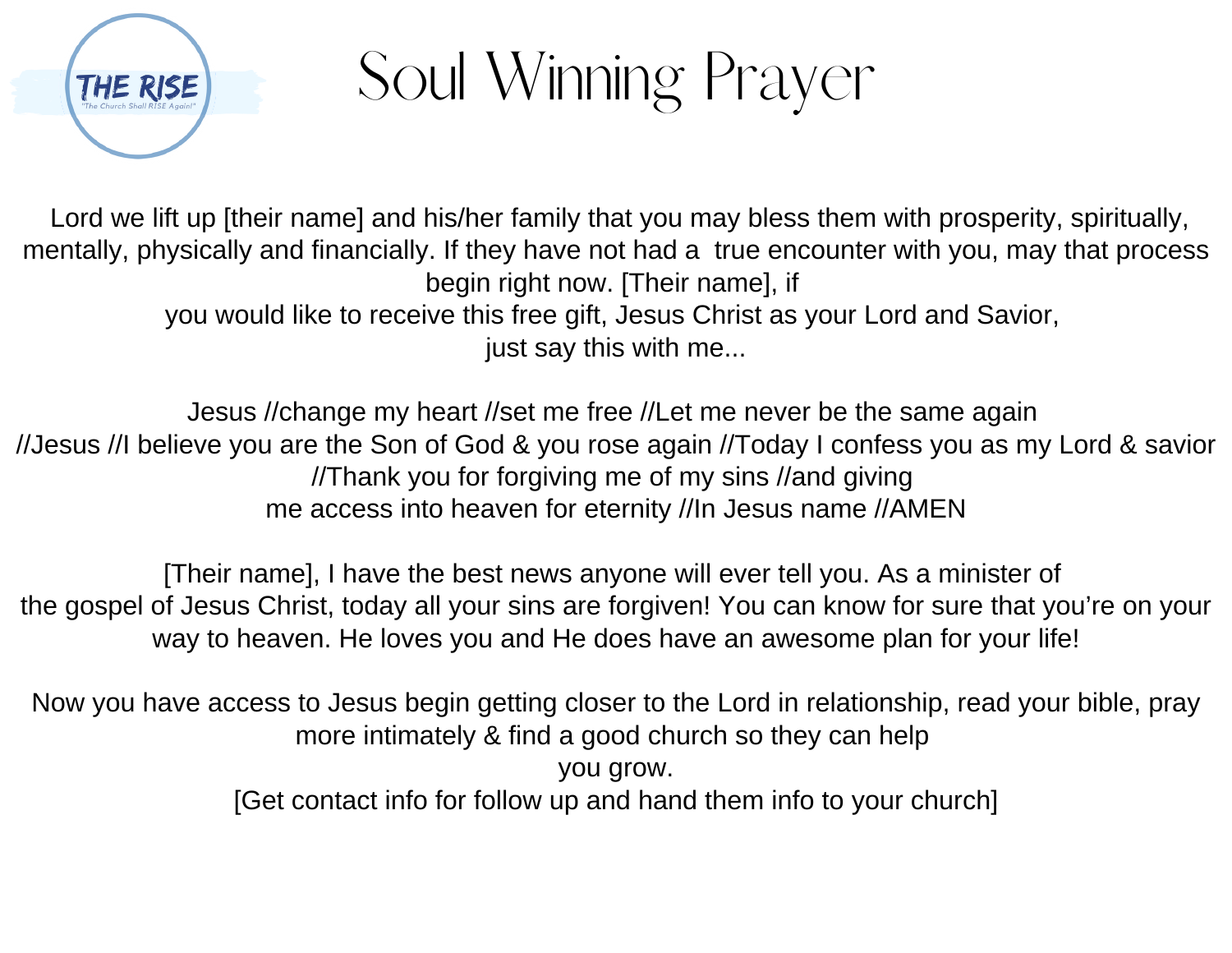

## 2 Reasons why people don't share their faith: 1. Fear 2. They don't know how to, effectively.

5 Guidelines:

1. Smile ridiculously!

2. Pray with EVERYONE. First time salvation or Rededication (on a scale from 1 to 10, where would you rate your relationship with God right now?). 3. Don't argue. 4. We can't force anything on anyone. 5. Leave your "Christianese" in the church building.